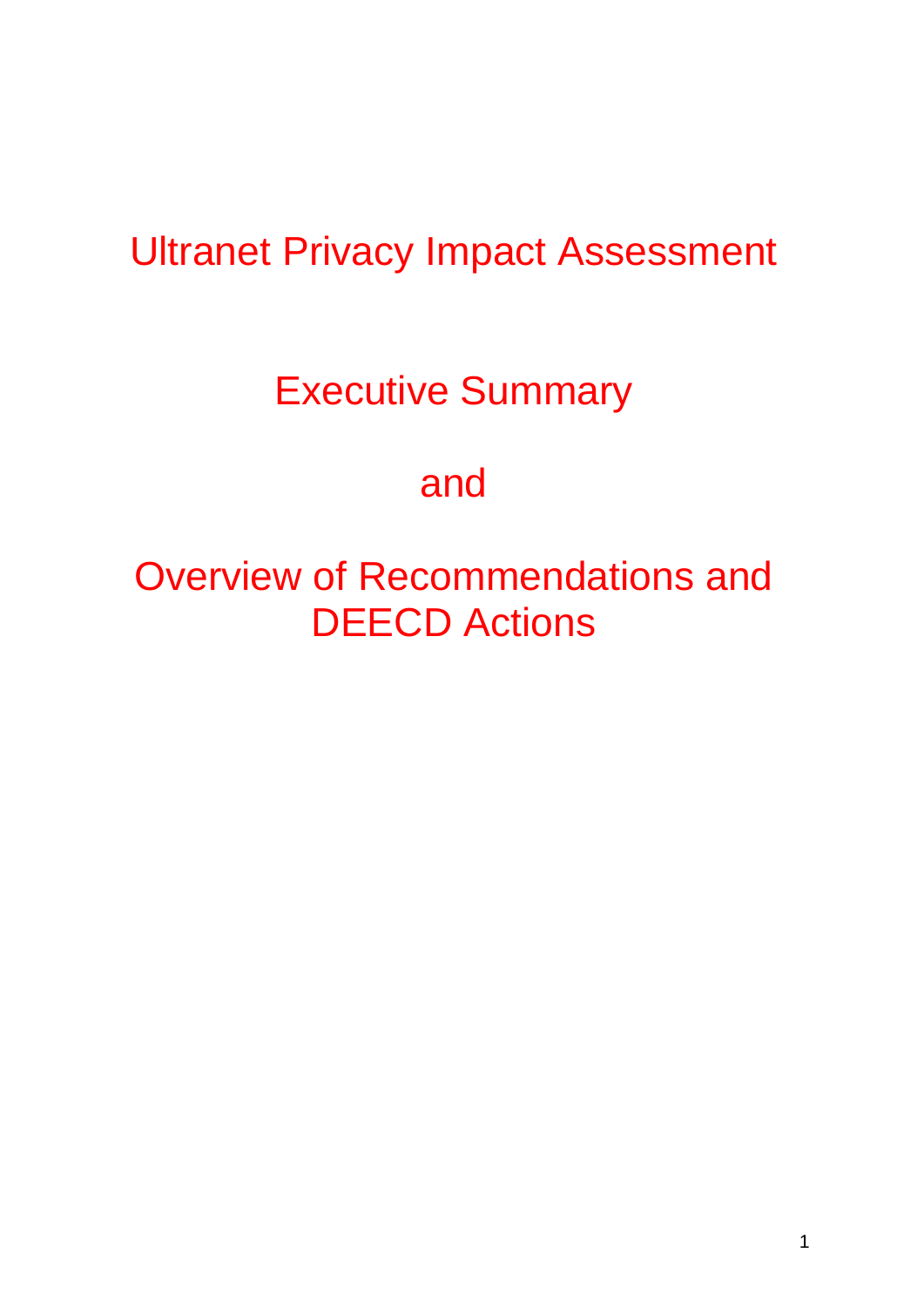# SalingerPrivacy

Privacy Impact Assessment Report

The Ultranet

Prepared for Victorian Department of Education and Early Childhood Development 19 March 2010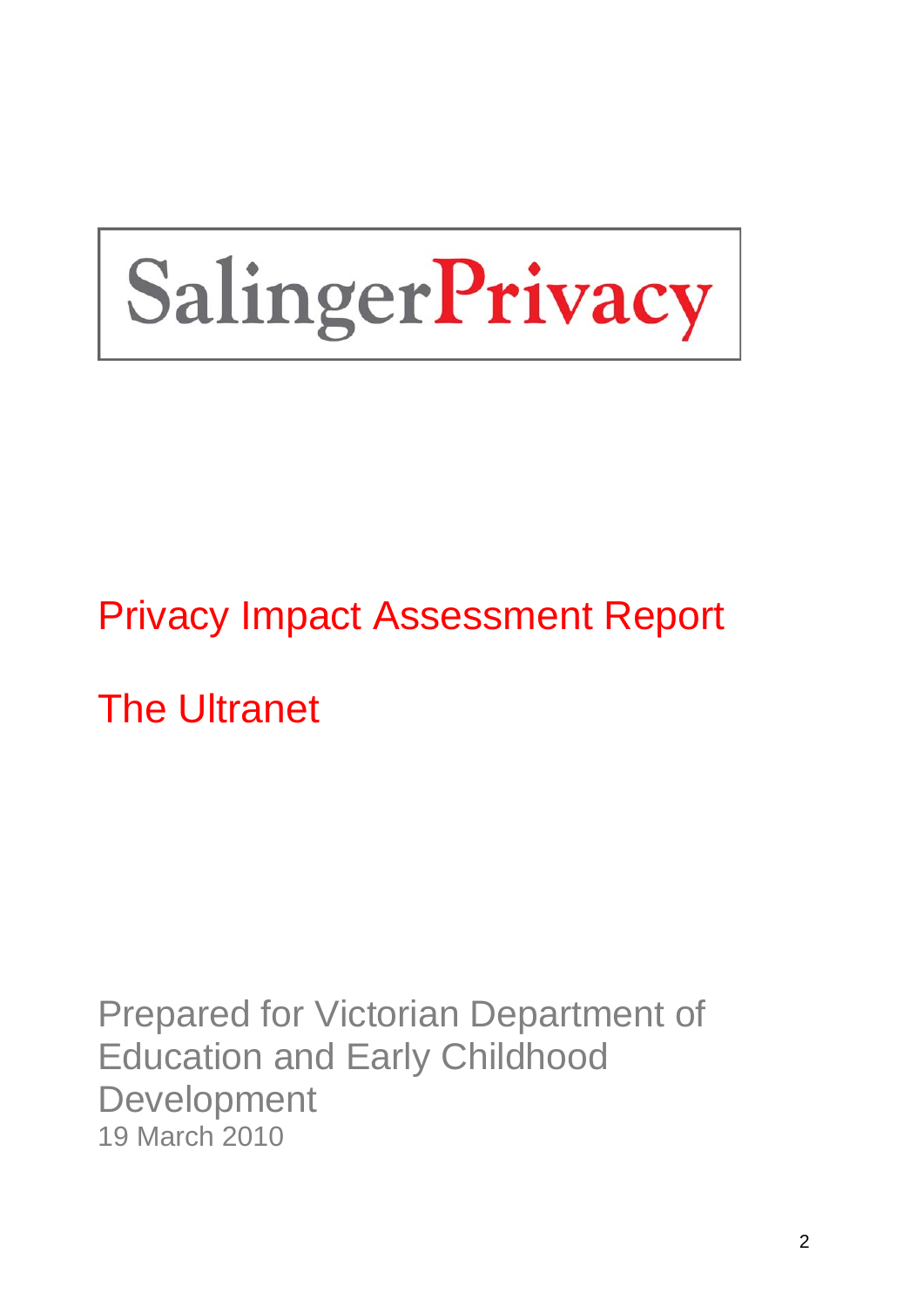#### **EXECUTIVE SUMMARY**

#### **The Ultranet**

The Ultranet is a \$60M information and communications technology system that will be implemented from 2010 in every Victorian government school, covering the school years P-12. The Ultranet will store rich data "about a student's progress from year to year and from school to school", which "will underpin knowledge management processes and strengthen educational planning at all levels; for teachers, schools and DEECD's central and regional offices" (1).

Once the rollout is complete there will be approximately 45,000 teachers using the Ultranet, as well as around 550,000 students and perhaps 900,000 parents. There will also be approximately 2,000 corporate users from DEECD regional and head offices, as well as around 12,000 non-teaching staff in schools.

The primary functions to be offered to users of the Ultranet will be:

- Home spaces for all users
- eXpress spaces for students and teachers
- a Directory of users within each school
- Community spaces for students, parents and teachers
- Collaborative Learning spaces for students and teachers
- Design spaces for teachers
- Learner Profile, accessible by teachers, students and parents, which will pull together a variety of student data
- Learning Tasks where learning items (e.g. homework or assignments) are set by teachers and lodged by students, and feedback and observations are recorded, and
- Content for students and teachers.

A detailed explanation of each of these functions, as well as information about system design, a map of data flows and how personal information will be collected, stored, used and disclosed in the Ultranet, are found in Chapter 2 of this report.

(1) Ultranet Business Case, v0.7, May 2009.

#### **This privacy assessment**

Privacy generally refers to a person's ability to control how their personal information is handled throughout the life cycle of that information – how it is collected, stored, accessed, checked, used and disclosed. The process and objectives of a Privacy Impact Assessment (PIA), and our methodology in conducting this PIA, are set out in Chapter 1.

Chapter 3 of this report reviews the Ultranet project described in Chapter 2 as against a set of privacy principles, the information privacy principles (IPPs). Where relevant, we have also considered the health privacy principles (HPPs), as well as the right to privacy in the Charter of Human Rights and Responsibilities.

Inherent in our analysis is a set of questions that must be asked of each IPP: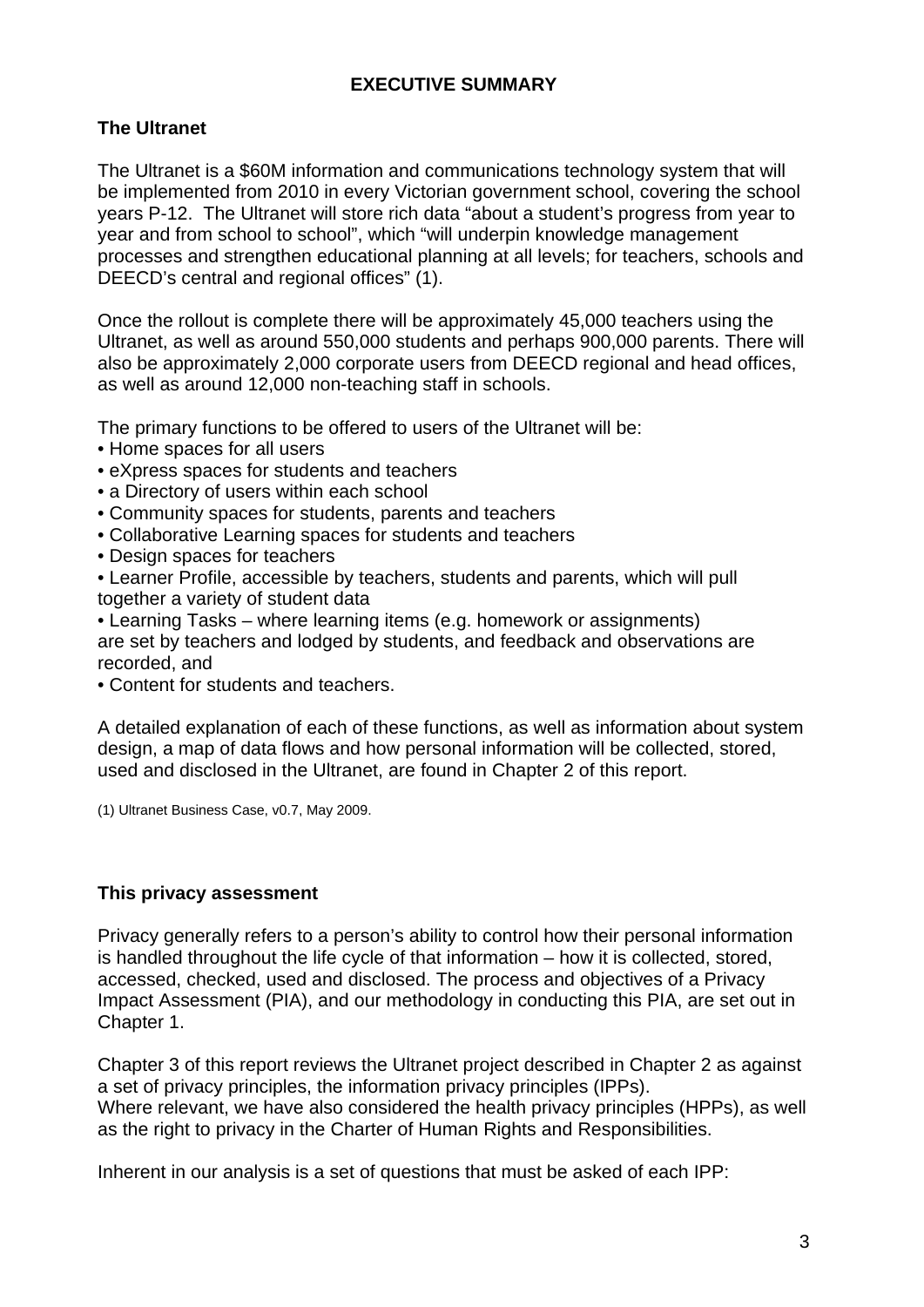- Will the project comply with this privacy principle?
- Will the project meet community expectations about this privacy principle?

• What else can be done to minimise risk and maximise protections in relation to this privacy principle, without compromising the project's objectives?

Against each privacy principle, recommendations are made to maximise the privacy enhancing possibilities, and/or minimise the privacy invasive risks of the Ultranet project. Our recommendations have been prioritised in terms of importance, on a scale from Desirable through Important to Critical.

Chapter 4 includes further recommendations relating to the privacy control environment – the policies, procedures and structures which affect accountability for privacy compliance.

#### **Findings: the privacy impacts**

The Ultranet delivers a significant privacy positive outcome for students, through the easy access that will be afforded to students (and their parents on their behalf) to all the data held about them in relation to attendance, teacher observations, progress and achievements.

There are also some negative privacy impacts – or privacy risks - of the Ultranet, as it is currently designed. However we believe that each one of these risk areas can be mitigated in part or in whole, without significantly affecting the Ultranet's objectives.

Strategies to address these risks include some system design changes, the development of comprehensive materials to communicate with users about their privacy rights and responsibilities to others, and the development of robust policies and procedures to support the Ultranet project. We have made 49 recommendations across Chapters 3 and 4, which we have grouped together here and in Chapter 5 under seven themes.

#### **An Ultranet User Guide**

There are a number of ways in which personal information will be collected, used and disclosed via the Ultranet, each of which requires some notification to the subjects of that personal information. Users will also need to develop some understanding of what steps they can take to protect their own privacy, as well as their responsibilities to protect other people's privacy.

Examples include:

- notification about the use of school photos in the Ultranet
- notification about the use of demographic data in the Ultranet
- notification about the collection of Household and sibling link information
- notification about the collection and storage of data by CSG, including the Helpdesk
- notification about audit logging of teachers' use of the Ultranet
- explanation of who can see what data in the Ultranet, and
- explanation of what is and is not appropriate use of the Ultranet.

Privacy notices are often drafted in overly legalistic terms, and thus tend to be ignored by the audience for whom they are intended. Even the terms 'privacy notice' and 'privacy policy' tend to make most people's eyes glaze over.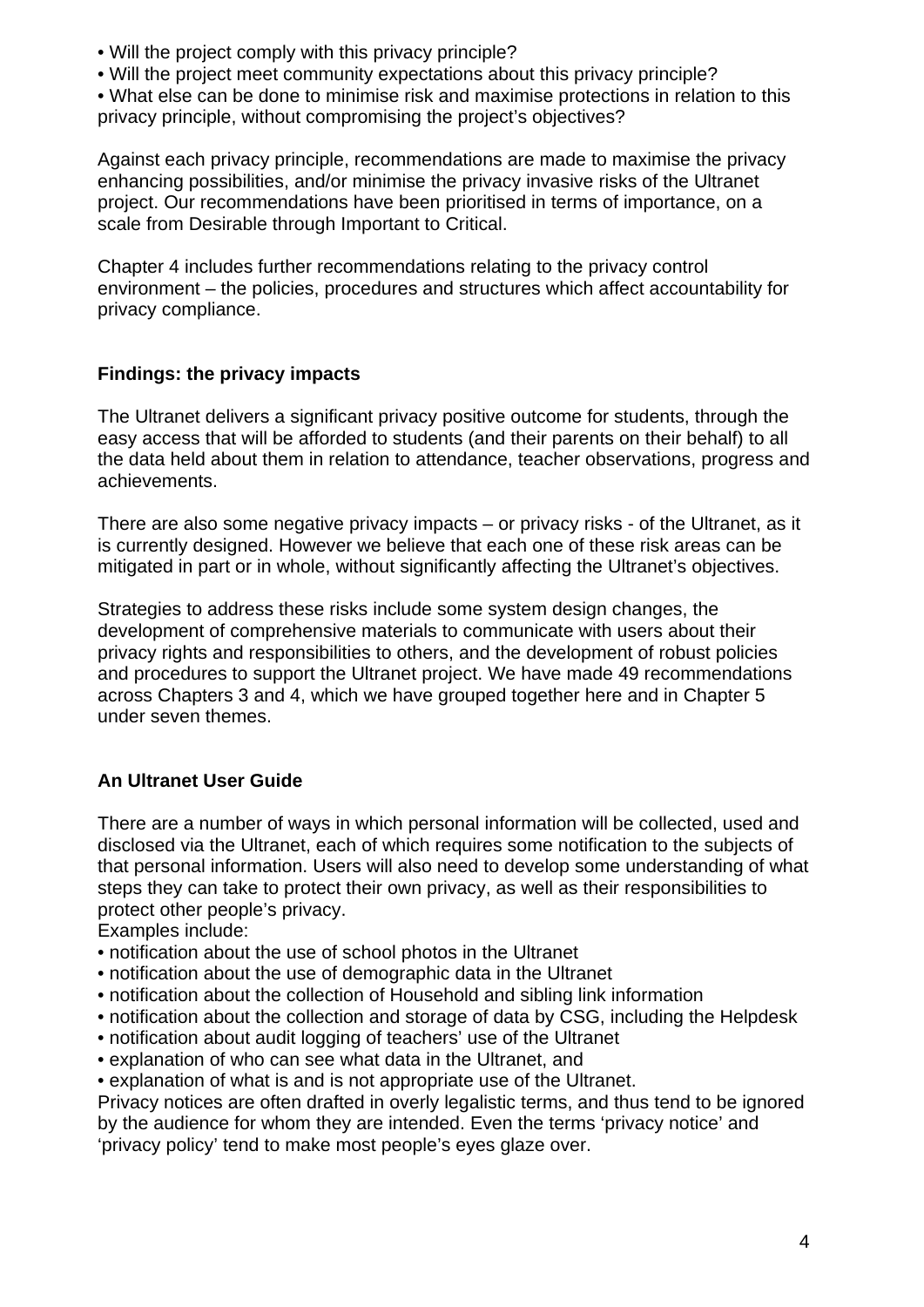We have therefore suggested the development of a single Ultranet User Guide, which would incorporate all of the above legal requirements, as well as guidance for users on both the technical and normative (appropriate behaviour) aspects to using the Ultranet.

We have set out, in Appendix A, a suggested table of contents for an Ultranet User Guide. The suggested contents are intended to meet the Department's various legal obligations, but in a format that should be useful and interesting to Ultranet users.

Recommendations 3, 7, 8, 9, 10, 11, 12, 21, 36, 37 and 41 relate to the development of an Ultranet User Guide and its suggested contents.

#### **Preventing misuse of student data**

One of the Ultranet's strengths is its ability to collect, collate and succinctly display a rich variety of data about students. However as with any store of value, some people will be tempted to misuse that data for their own purposes.

The challenge for the Ultranet project is to design a means by which to minimise the risk of misuse of student data, without unduly restricting access for those staff who have a legitimate need to access the data.

We have recommended a business rule to define legitimate access: The only purpose for which teachers may use student data from the Ultranet is when it is necessary to enable the teacher to fulfil their official teaching or pastoral care duties to that student.

We have also recommended a set of access controls, supplemented by transparency and audit logging of access, to enforce that business rule.

Recommendations 13, 14, 15, 30 through 35 and 46 relate to preventing the misuse of student data.

#### **Addressing social networking risks**

The eXpress Landing page in the Ultranet is designed to work much like a typical social networking site, with users able to write comments and upload material as a form of communication and self-expression.

There is a significant privacy risk posed by the eXpress Landing page, which is that by hosting a social networking site, the Department will be collecting all manner of personal information about users (and indeed the personal information of third parties about whom users might write or upload images), without the Department having any need for that information. This is contrary to the first privacy principle, which states that government agencies may only collect personal information that is necessary for their lawful functions.

The eXpress Landing page may also facilitate the posting of material by or about third parties, which could breach a third party's privacy or copyright. The use and disclosure of material found on an eXpress space will be difficult for the Department to control.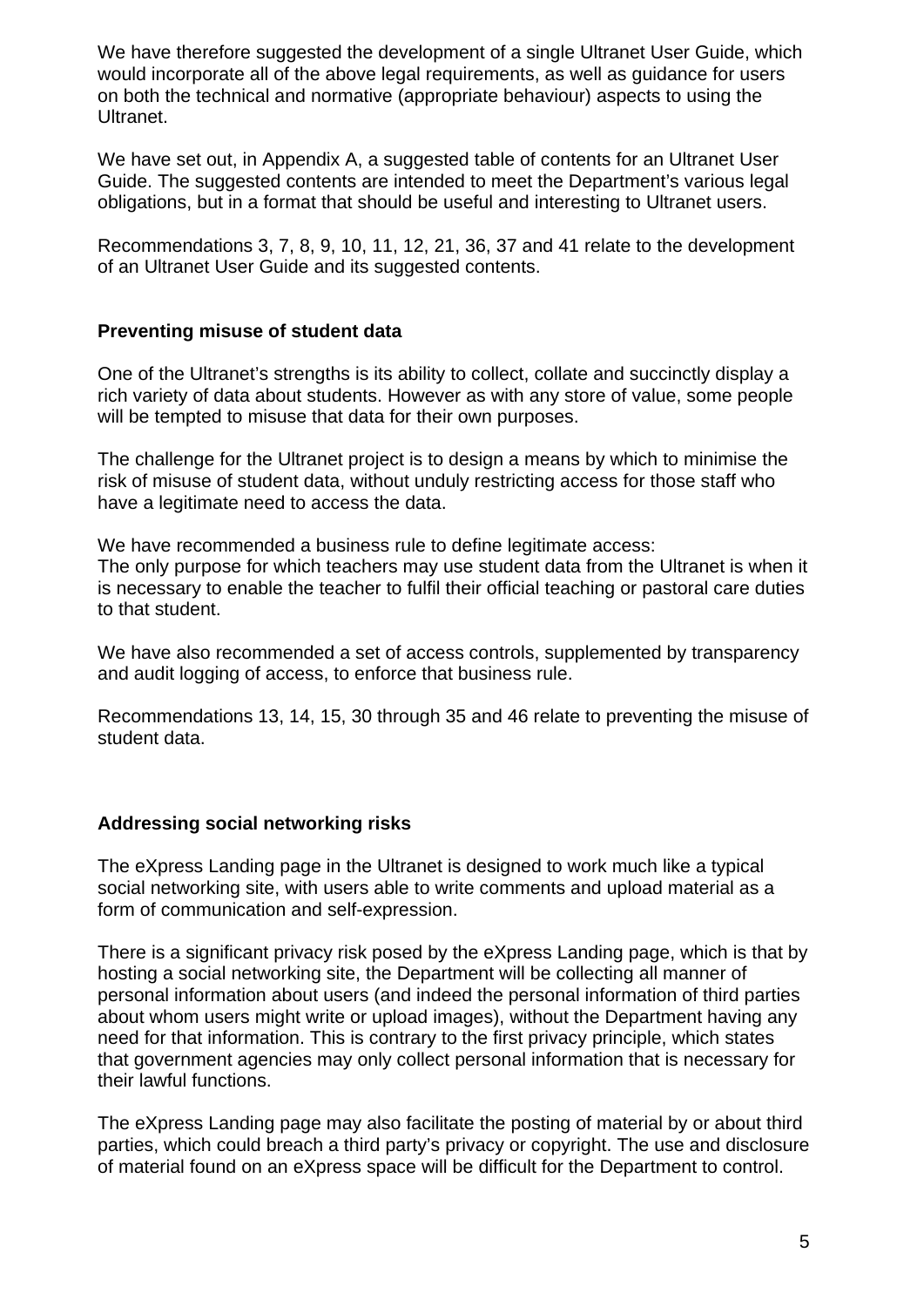Thus the very existence of this 'space' may increase the risk of other types of privacy breaches.

We have recommended the removal of the eXpress Landing space. In the alternative, we have recommended some changes to minimise the risk of other privacy breaches.

Recommendations 1, 19, 20 and 22 relate to eliminating or minimising the privacy risks posed by the eXpress Landing space.

#### **Ensuring lawful authority to collect or use personal information**

There are some specific legal restrictions around the use of the Victorian Student Number (VSN). We have recommended immediate action to clarify and progress the ability of IDAM to use the VSN to provision student identities into the Ultranet.

Some existing forms will also require minor amendments to their privacy notices, to ensure the subjects of personal information understand how their personal information will be used in relation to the Ultranet.

To protect the Department from the risk of breaching the 'Direct collection' privacy principle, users uploading material to the Ultranet will be required to certify that they have the appropriate permission if someone else's personal information is included in the material. We have recommended some wording for the certification screen.

Recommendations 2, 4, 5, 6 and 16 offer mechanisms to ensure legal authority exists before personal information is collected or used in relation to the Ultranet.

#### **Other small steps to minimise the risk of privacy breaches**

We have suggested a number of ways in which minor adjustments can be made to improve privacy protection, such as:

• the use by CSG of only masked or dummy data in the development and test environments

• the use of time-outs and maximum session times, and techniques to prevent users from saving their usernames and passwords in their internet browsers

• collecting only month and year of birth, instead of the precise date of birth of students, for use in reporting

• ensuring corporate users generating reports cannot identify individual students, by limiting report parameters to groups larger than five individuals, and

• ensuring there are effective policies and procedures for schools and CSG to manage requests from law enforcement agencies and other third parties for data from the Ultranet.

Recommendations 17, 18, 23, 24, 25, 27, 28, 29 and 40 each offer a way in which a minor adjustment can be made to improve privacy protection.

#### **Setting effective data retention periods**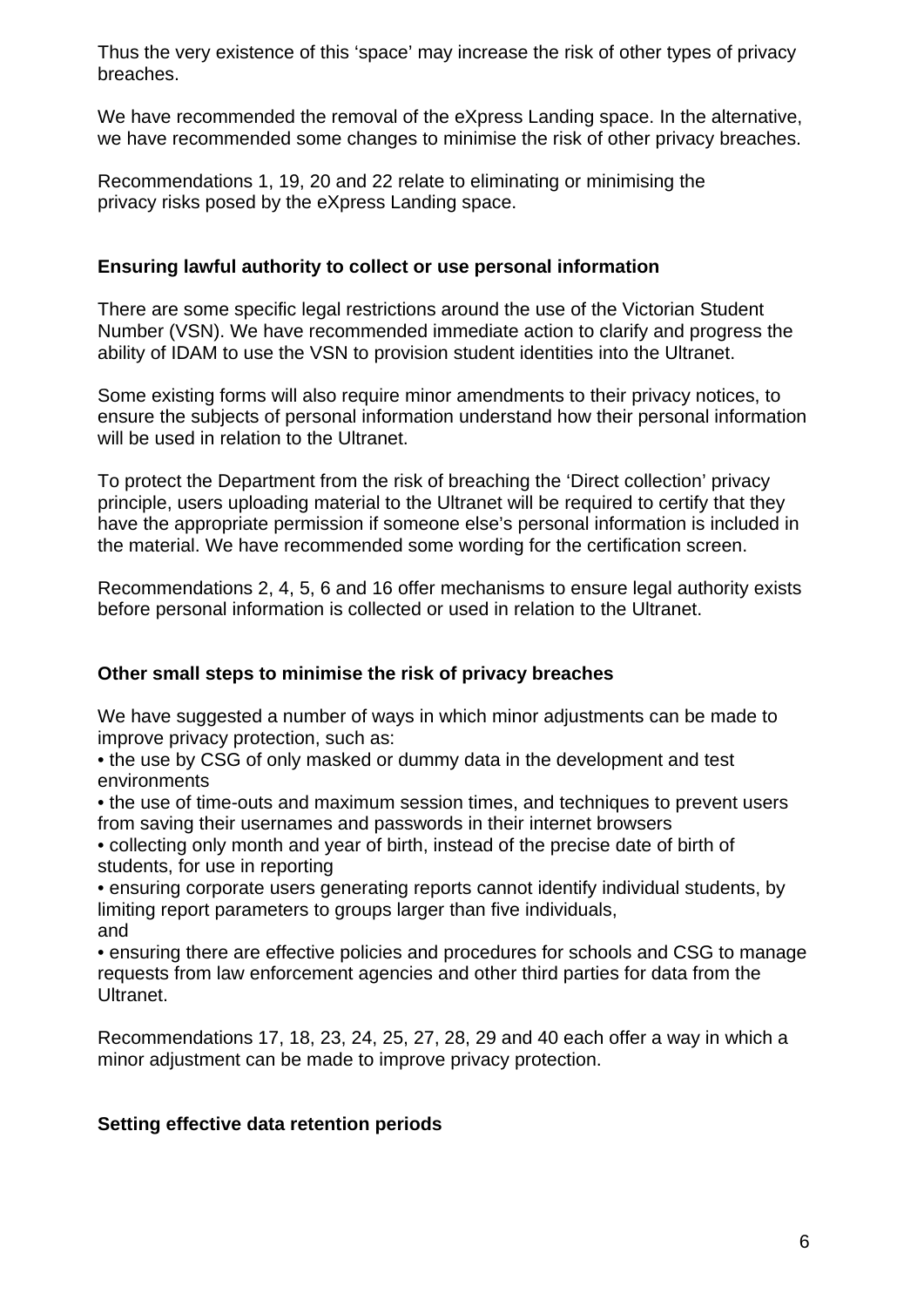Marks and observations that were once written only on returned homework will now be kept in the Ultranet. This poses a temptation for that data to still be used when it has become out of date, or is no longer presented in context. For students, this poses a risk that negative information persists beyond its 'use by' date, and results in typecasting of that student.

This data quality risk is best resolved through well-considered data retention periods, to ensure that data is disposed of – or at least rendered 'invisible' to Ultranet users – once it is no longer serving its primary purpose.

We have recommended the development of data retention rules for the Ultranet, and we have suggested some appropriate time periods after which data should become 'invisible', and time periods after which data should de deleted.

Recommendations 42 through 44 relate to data retention and disposal.

#### **Project transparency, assurance and governance**

Privacy obligations are only as effective as their implementation and enforcement. Effective project oversight is critical to ensuring privacy protections will be upheld throughout the life of the Ultranet project.

We have suggested a number of measures be taken to ensure privacy and data security are effectively managed, now and into the future, such as:

• an immediate independent Information Security Threat and Risk Assessment of IDAM and the Ultranet

• a yearly independent audit of information security

• a clear chain of communication and action in the case of a data security breach

• a post-deployment oversight committee, including the appointment of an

Ultranet Privacy Officer or involvement of the DEECD Privacy Unit, and

• the publication of this PIA Report.

Recommendations 26, 38, 39, 45 and 47 through 49 relate to ensuring the effective transparency, oversight and governance of the Ultranet project well into the future.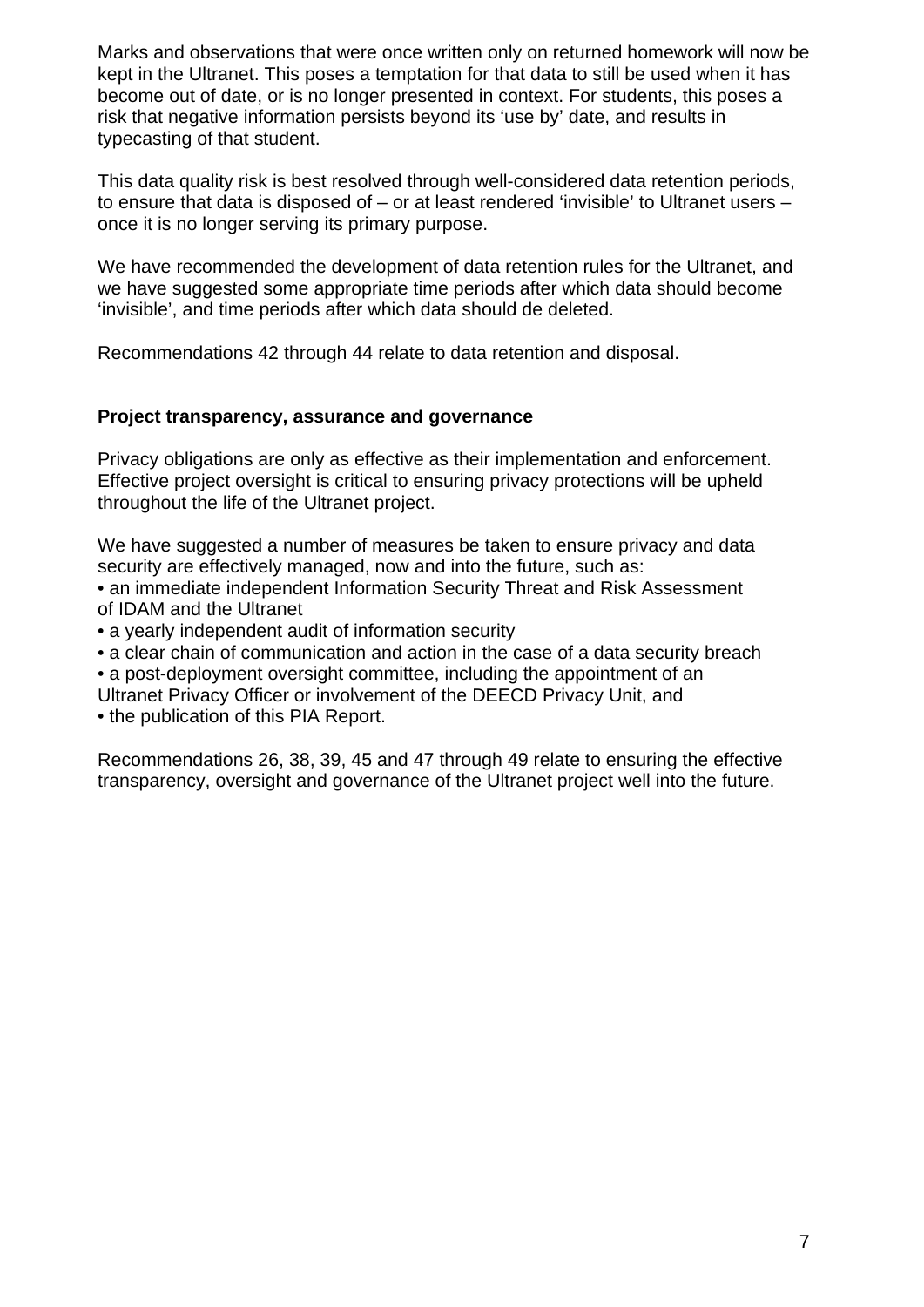#### **Glossary and acronyms**

| Charter                 | Victorian Charter of Human Rights and Responsibilities            |
|-------------------------|-------------------------------------------------------------------|
| Child                   | a person under the age of 18 years                                |
| <b>DEECD</b>            | Department of Education and Early Childhood Development           |
| <b>ESL</b>              | English as a second language                                      |
| <b>ETR Act</b>          | Education Training and Reform Act 2006 (Vic)                      |
| <b>ETR Regulations</b>  | Education Training and Reform Regulations 2007 (Vic)              |
| <b>FUSE</b>             | Find, Use and Share quality Education: FUSE is a repository of    |
|                         | digital content and resources for use by teachers and students    |
| <b>GUID</b>             | globally unique identifier – in this case, a 32-character         |
| unique number           | generated by IDAM for the purpose of identifying individual users |
|                         | of the Ultranet; the VSN will be used by IDAM to disambiguate     |
|                         | students prior to creating the GUID                               |
| <b>HPPs</b>             | health privacy principles, found in the HRA                       |
| <b>HRA</b>              | Health Records Act 2001 (Vic)                                     |
| <b>ICT</b>              | Information and Communications Technology                         |
| <b>IDAM</b>             | Identity Access and Management System - the                       |
|                         | Department's identity solution system                             |
| <b>IPA</b>              | Information Privacy Act 2000 (Vic)                                |
| <b>IPPs</b>             | information privacy principles, found in the IPA                  |
| <b>LDAP</b>             | Lightweight Directory Application Protocol - an industry          |
|                         | standard protocol for managing directory services. In             |
|                         | this case, LDAP will be used to provide usernames and             |
|                         | passwords from IDAM to the Ultranet.                              |
| <b>Learning Contact</b> | A Learning Contact is like a 'friend' on a social networking      |
|                         | site: a fellow user with whom you share reciprocal special        |
|                         | viewing and editing rights over your eXpress Landing space.       |
| <b>OGSE</b>             | <b>Office for Government School Education</b>                     |
| <b>OSL</b>              | Oracle Student Learning; in the Ultranet this functionality       |
|                         | is known as Learning Tasks                                        |
| parent                  | a child's natural parent, step-parent, adoptive parent,           |
|                         | foster parent, guardian, or any other person who has              |
|                         | custody or daily care and control of the child                    |
| personal                |                                                                   |
| information             | any information about an individual whose identity is             |
|                         | apparent or can reasonably be ascertained from the information    |
| <b>PIA</b>              | <b>Privacy Impact Assessment</b>                                  |
| <b>Portfolio Viewer</b> | A Portfolio Viewer is a user with viewing and posting             |
|                         | rights over another user's eXpress Learning Goals and             |
|                         | Learning Portfolio pages                                          |
| <b>PSM</b>              | Protective Security Manual, a government policy issued to all     |
|                         | Australian Government agencies which includes                     |
|                         | principles, standards and procedures for the protection of        |
|                         | government personnel, infrastructure and information              |
| <b>SIB</b>              | Student Information Bus - contains data from several              |
|                         | sources including the CASES21 mirror                              |
| SIF / SIF-AU            | Systems Interoperability Framework; an international              |
|                         | standard protocol for sending school data. SIF-AU 1.0 is          |
|                         | an Australian version to be used to send XML messages             |
|                         | to the Ultranet.                                                  |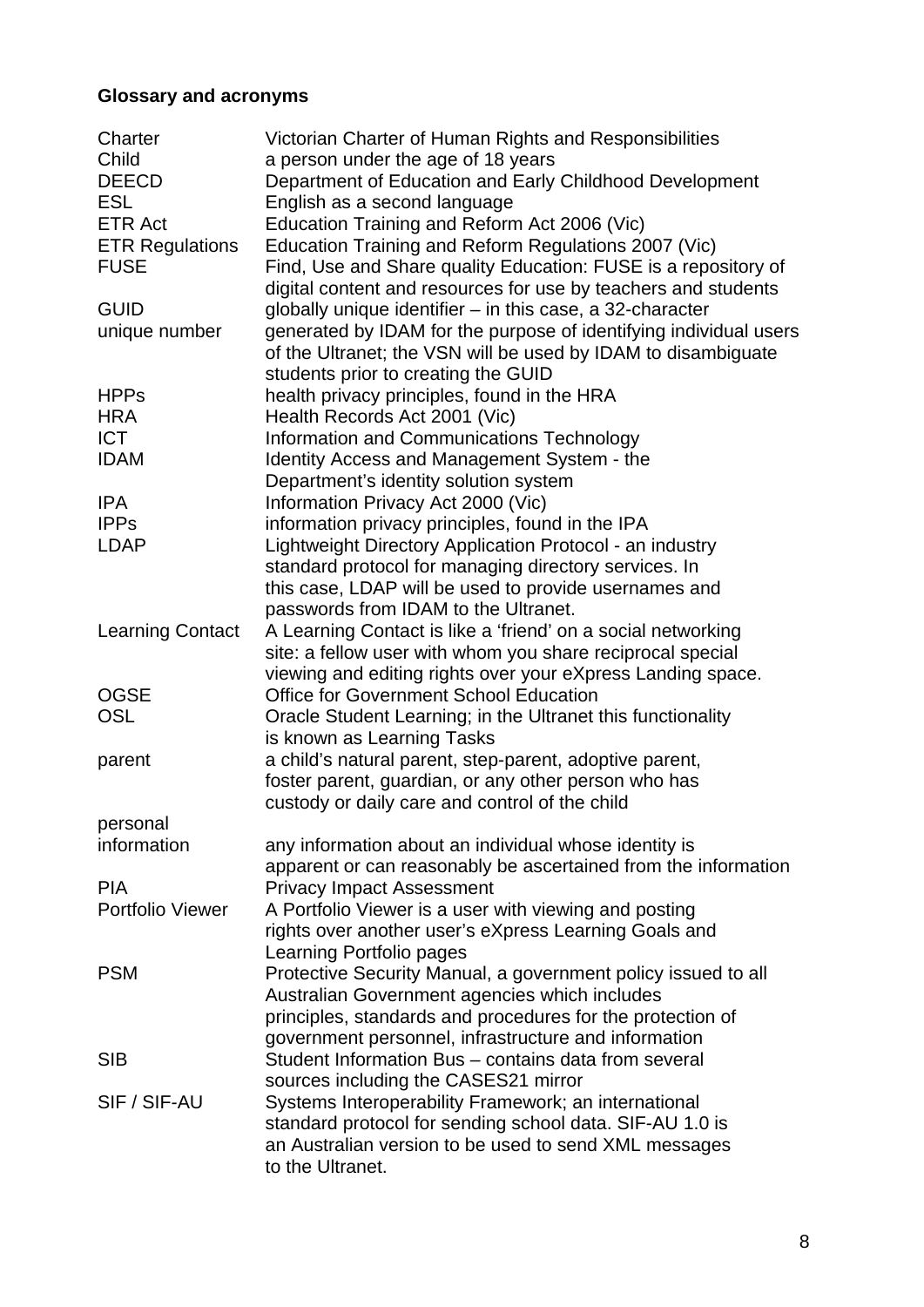| <b>SSL</b>  | Secure Socket Layer connection – a protocol used to        |
|-------------|------------------------------------------------------------|
|             | encrypt data over the internet                             |
| <b>TRA</b>  | <b>Threat and Risk Assessment</b>                          |
| <b>VELS</b> | Victorian Essential Learning Standards - State standards   |
|             | for all teaching, from Prep to Year 10.                    |
| <b>VSN</b>  | <b>Victorian Student Number</b>                            |
| <b>VSR</b>  | <b>Victorian Student Register</b>                          |
| <b>ZIS</b>  | Zone Integration Server – an interoperability platform     |
|             | which allows DEECD to receive data from multiple           |
|             | sources, consolidate it, and send it on to the Ultranet.   |
|             | ZIS is an XML broker, and will 'push' data to the Ultranet |
|             | by way of SIF messages.                                    |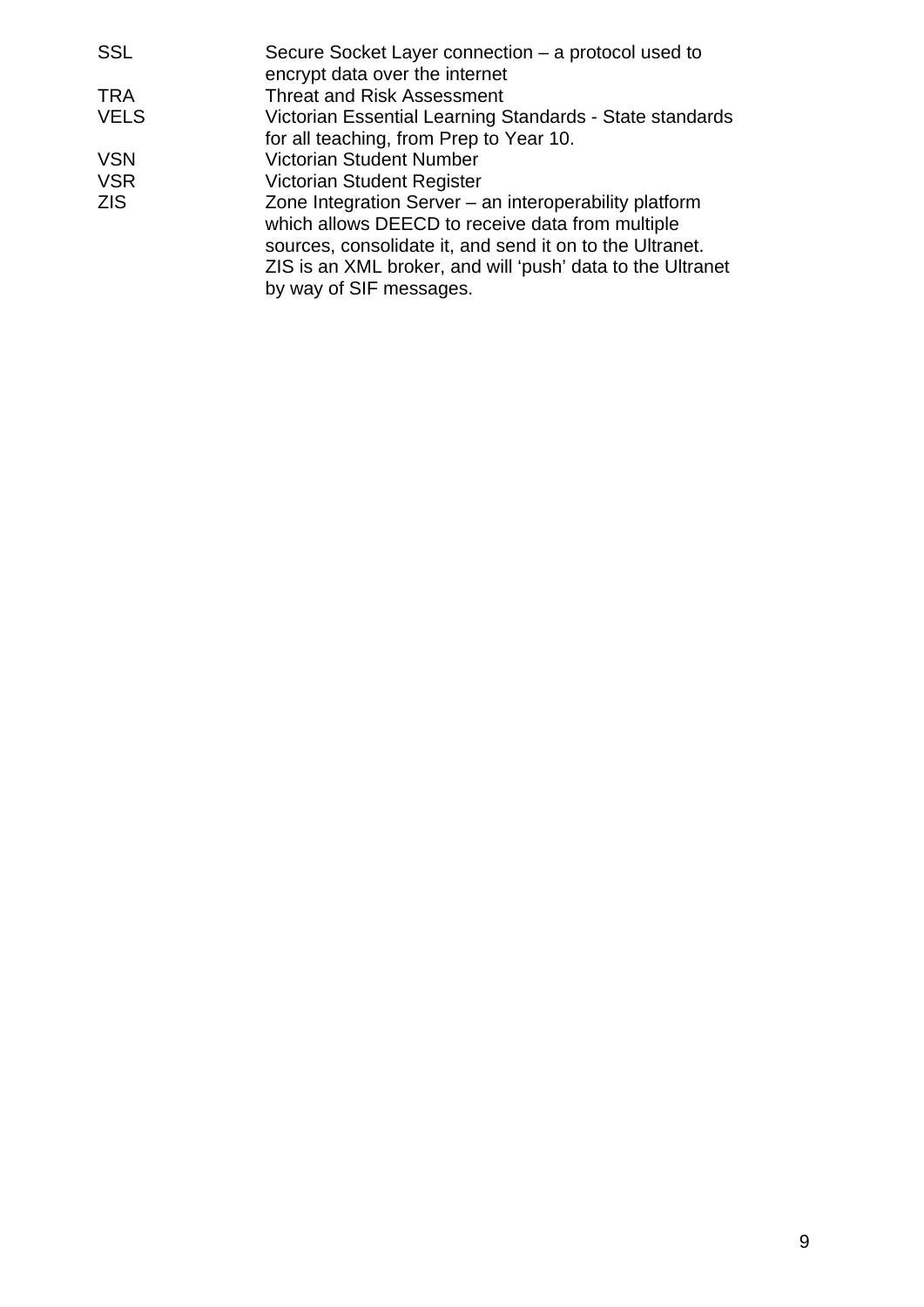#### **OVERVIEW OF RECOMMENDATIONS FROM THE PIA REPORT AND SUMMARY OF DEECD ACTIONS TO ADDRESS THEM**

| Rec            |                                                                                                                                                                                                                                                                                                                                                                                                                                                                                                                                                                                                                                                                                                                                                                                                                                                                                                                                                                                                                                                                                                                                                                                           | Importance | <b>Updated Actions</b>                                                                                                                                                                                                                                                                                                                             |
|----------------|-------------------------------------------------------------------------------------------------------------------------------------------------------------------------------------------------------------------------------------------------------------------------------------------------------------------------------------------------------------------------------------------------------------------------------------------------------------------------------------------------------------------------------------------------------------------------------------------------------------------------------------------------------------------------------------------------------------------------------------------------------------------------------------------------------------------------------------------------------------------------------------------------------------------------------------------------------------------------------------------------------------------------------------------------------------------------------------------------------------------------------------------------------------------------------------------|------------|----------------------------------------------------------------------------------------------------------------------------------------------------------------------------------------------------------------------------------------------------------------------------------------------------------------------------------------------------|
|                | That the eXpress landing page functionality be removed from the Ultranet<br>(or as an alternative, action Recommendations 19, 20, 22 and 35).                                                                                                                                                                                                                                                                                                                                                                                                                                                                                                                                                                                                                                                                                                                                                                                                                                                                                                                                                                                                                                             | Important  | eXpress landing page is accessible only by the student.<br>Learning Contacts functionality has been removed.<br>Feasibility of reinstating this functionality for senior secondary<br>students will be investigated at a later date.                                                                                                               |
| $\overline{2}$ | That the design of the Ultranet ensure that before users can upload objects<br>to the Ultranet, they are first asked to certify that they have permission to<br>publish that material if it contains information about (including images of)<br>other people.<br><b>Note</b><br>The wording used should warn users that they can only publish personal<br>information about another person if they have the consent of the other<br>person, or if the information was drawn from a generally available<br>publication or a document kept in a library, art gallery or museum for the<br>purposes of reference, study or exhibition.<br>It should also note that when relying on consent, if the personal information<br>includes health information or sensitive personal information (information<br>about a person's sexuality, ethnicity, race or religion, criminal record, trade<br>union membership, political opinions and membership, and philosophical<br>beliefs), the subject's consent must be express, not just inferred or implied.<br>The warning note should ideally also include a link to the Ultranet Support<br>Page and more information about privacy and copyright | Important  | Warning for students and teachers prepared.<br>Appears whenever content uploaded.<br>All users can access privacy information from each page of<br>the portal.                                                                                                                                                                                     |
| 3              | That prior to, or at the same time as, receiving their Ultranet account details, Important<br>students and staff be notified how their existing personal information will be<br>used in the Ultranet.<br><b>Note</b><br>Elsewhere we have recommended the development of an Ultranet User<br>Guide (see Recommendation 9). The privacy notice explaining how existing<br>personal information will be used in the Ultranet could be included in that<br>User Guide.                                                                                                                                                                                                                                                                                                                                                                                                                                                                                                                                                                                                                                                                                                                       |            | Will be included in User Guides for students, parents and<br>staff, and in PowerPoint presentation to be delivered by<br>schools to all staff                                                                                                                                                                                                      |
| $\overline{4}$ | That prior to the 2011 school year, the DEECD template student enrolment<br>forms be amended to reflect how personal information collected on those<br>forms will be used in the Ultranet.                                                                                                                                                                                                                                                                                                                                                                                                                                                                                                                                                                                                                                                                                                                                                                                                                                                                                                                                                                                                | Important  | Privacy notice accompanying enrolment form will include<br>information about how personal information will be used in the<br>Ultranet. Amendment of notice in progress with assistance of<br>Legal Services. Opt out process for photos will be included in<br>current documentation schools use re photo day permissions<br>as detailed in rec 6. |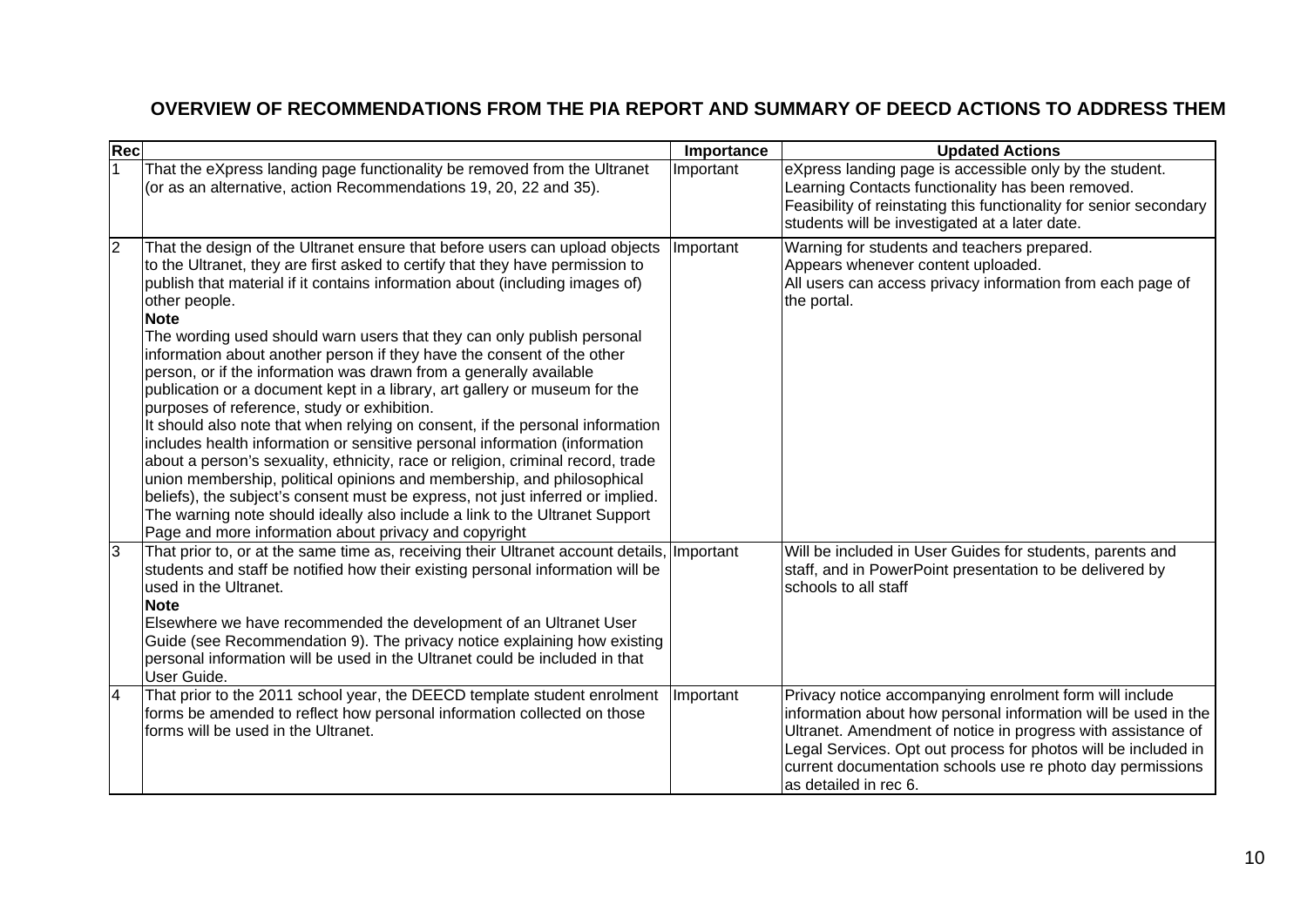| 5              | That prior to the 2011 school year, DEECD staff employment forms be<br>amended to include a privacy notice to reflect how personal information<br>collected on those forms will be used in the Ultranet.                                                                                                                                                                                                                                                                                                                                                                                                         | Important | Work in progress with HR and Legal Services to include in<br>staff employment forms/accompanying privacy notice                                                                                                                                                                                                                                      |
|----------------|------------------------------------------------------------------------------------------------------------------------------------------------------------------------------------------------------------------------------------------------------------------------------------------------------------------------------------------------------------------------------------------------------------------------------------------------------------------------------------------------------------------------------------------------------------------------------------------------------------------|-----------|------------------------------------------------------------------------------------------------------------------------------------------------------------------------------------------------------------------------------------------------------------------------------------------------------------------------------------------------------|
| 6              | That as a matter of priority, DEECD provides schools with a template<br>privacy notice pertaining to Photo Day, which explains that students and<br>staff may 'opt out' of having their photograph used in the Ultranet. DEECD<br>should also supply schools with guidance on how to adjust the Cases21 flag<br>when individuals opt out.<br>Note We have provided separate advice to DEECD by way of draft wording<br>of an advice to schools and template privacy notice with respect to Photo<br>Day.                                                                                                         | Important | Details of opt- out process will be provided in Parent User<br>Guide to be distributed with Ultranet Welcome Letter.<br>Opt out process for photos will be included in sec 6 of schools<br>reference guide with a link to updated advice on school<br>photos developed by Privacy unit and a link to the same<br>advice on the Connections 2010 site |
| 7              | That prior to, or at the same time as, receiving their Ultranet account details, Desirable<br>parents be notified how the personal information they supply will be used in<br>the Ultranet to create a link between siblings, and what option they have to<br>prevent this.                                                                                                                                                                                                                                                                                                                                      |           | Details will be provided when parents self-register with IDAM<br>to access the Ultranet.                                                                                                                                                                                                                                                             |
| $\overline{8}$ | That the helpdesk page include a privacy notice for users seeking to access Desirable<br>the Helpdesk. The privacy notice will need to explain that their Helpdesk call<br>or online enquiry will be going to CSG not DEECD, and that any personal<br>information they provide as part of their Helpdesk enquiry will be going out<br>of Victoria to the CSG's Helpdesk in the ACT.<br><b>Note</b><br>Elsewhere we have recommended the development of an Ultranet User<br>Guide (see Recommendation 9). The privacy notice to users with respect to<br>the Helpdesk should also be included in that User Guide. |           | All User Guides will include the following statement: 'The<br>Ultranet Helpdesk is located in the ACT. Transmission of any<br>information submitted as part of a query will comply with<br>privacy requirements using trans-border data flow guidelines.'                                                                                            |
| $\overline{9}$ | That a single Ultranet User Guide be developed, to cover all users, which<br>incorporates the necessary privacy notices and other privacy-related advice,<br>as well as instructive material, as set out in Appendix A.<br><b>Note</b><br>See Appendix A for a suggested Table of Contents for an Ultranet User<br>Guide.                                                                                                                                                                                                                                                                                        | Critical  | Teacher User Guide completed<br>Parent User Guide to be completed beginning September<br>Student User Guide to be completed mid June                                                                                                                                                                                                                 |
| 10             | That the Ultranet User Guide (see Recommendation 9) also be made<br>available in common community languages and in a screen-readable format<br>for users with visual impairment.                                                                                                                                                                                                                                                                                                                                                                                                                                 | Desirable | Parent User Guides will be provided online in common<br>community languages and in<br>in screen-readable format                                                                                                                                                                                                                                      |
| 11             | That the Ultranet User Guide (see Recommendation 9) be made available<br>to read in HTML and as a PDF download from the Ultranet site and that a<br>link to the relevant page on the site be easily available to users from the<br>Helpdesk page and by navigating from the privacy statement appearing on<br>all pages on the site.                                                                                                                                                                                                                                                                             | Important | All User Guides will be available as PDF downloads from the<br>Ultranet site.<br>Teacher User Guide can be downloaded now.<br>Link to privacy statement is active on all Ultranet pages.                                                                                                                                                             |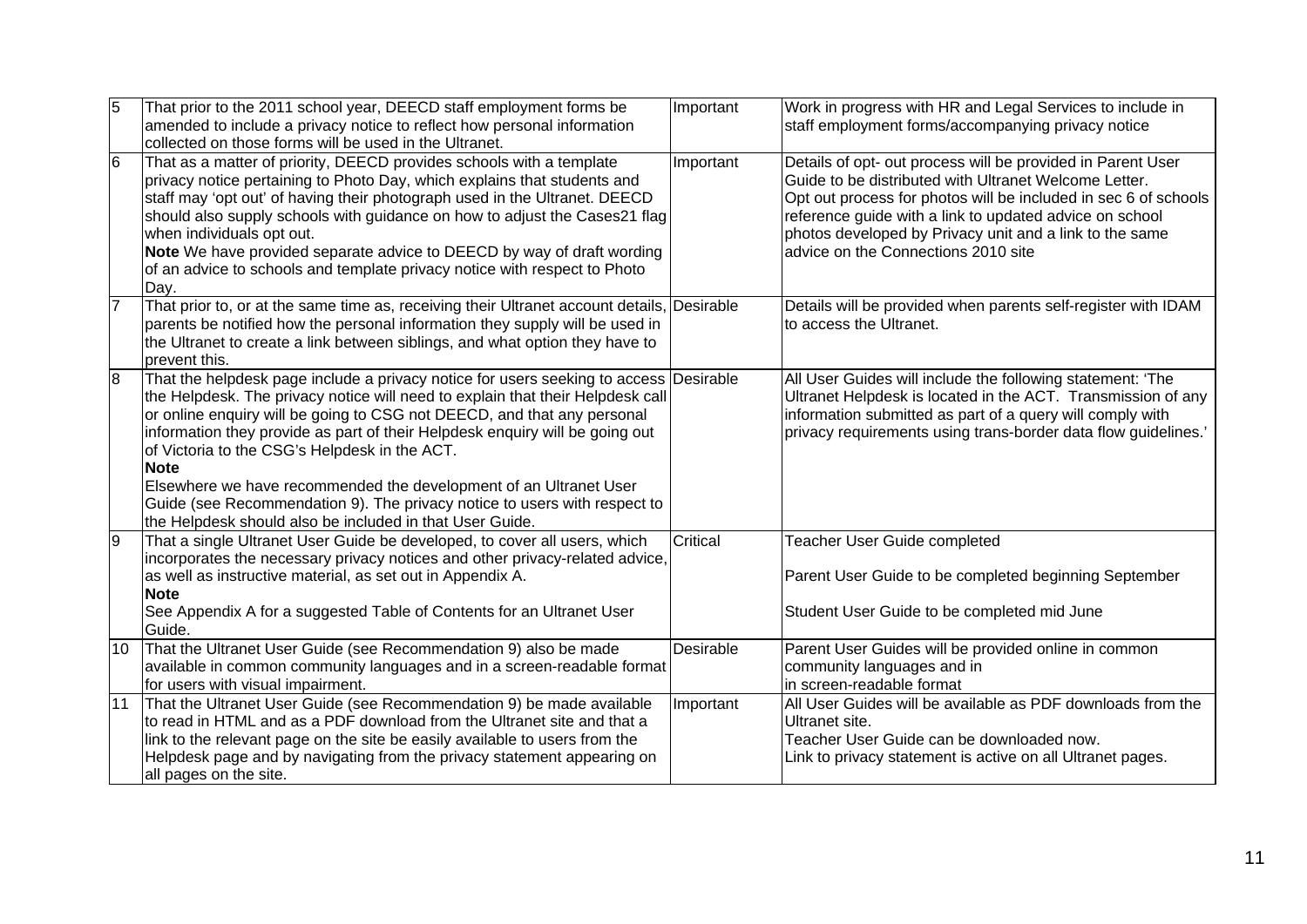| 12 | That prior to, or at the same time as, receiving their Ultranet account details, Important |           | URL will be included in Welcome Letters.                       |
|----|--------------------------------------------------------------------------------------------|-----------|----------------------------------------------------------------|
|    | all users be given a copy of (or the URL of) the Ultranet User Guide, and                  |           |                                                                |
|    | informed that the Ultranet User Guide contains important privacy                           |           |                                                                |
|    | information they should read before they begin.                                            |           |                                                                |
| 13 | That DEECD adopt the following as an Ultranet business rule: The only                      | Critical  | Included in Teacher User Guides and in Powerpoint              |
|    | purpose for which teachers may use student data from the Ultranet is when                  |           | presentations that all schools are required to use with staff  |
|    | it is necessary to enable the teacher to fulfil their official teaching or pastoral        |           |                                                                |
|    | care duties to that student.                                                               |           |                                                                |
| 14 | That DEECD enforce the Ultranet business rule (see Recommendation 13)                      | Critical  | See recommendations 30 and 35 below                            |
|    | by means of access controls (see Recommendation 30) and audit logging                      |           |                                                                |
|    | (see Recommendation 35).                                                                   |           |                                                                |
| 15 | That DEECD document the Ultranet business rule (see Recommendation                         | Critical  | All schools are required to deliver Powerpoint presentation to |
|    | 13) in the Ultranet User Guide (see Recommendation 9), and further                         |           | all staff                                                      |
|    | reinforce the message through staff training.                                              |           |                                                                |
| 16 | That as a matter of urgency, DEECD seek legal advice on whether the use                    | Critical  | Legal advice has been sought and confirms that the use of the  |
|    | of the VSN for the purposes of provisioning identities in the Ultranet meets               |           | VSN use for provisioning identities in the Ultranet is for a   |
|    | the legislative provisions in relation to authorised persons and purposes and              |           | prescribed purpose and complies with legislative provisions    |
|    | lif necessary that DEECD arrange the Secretary's authorization and                         |           |                                                                |
|    | publication of that authorisation in the Government Gazette.                               |           |                                                                |
|    |                                                                                            |           |                                                                |
| 17 | That DEECD require CSG to design the report-writing feature of the Ultranet Desirable      |           | This has been incorporated into Release 2 Business             |
|    | such that if the size of the report results would contain data on less than five           |           | Requirements.                                                  |
|    | individuals, the report-writing feature will generate an error message that                |           |                                                                |
|    | informs the user that the sample is too small to ensure anonymity of the                   |           |                                                                |
|    | subjects, and they should therefore alter their desired report parameters.                 |           |                                                                |
| 18 | That DEECD alter the SIF message specifications to use only mm/yyyy (or                    | Desirable | To be implemented in Release 2                                 |
|    | 01/mm/yyyy) instead of dd/mm/yyyy for students' date of birth.                             |           |                                                                |
| 19 | That DEECD ensure that the Learning Contact relationship remains a                         | Desirable | No longer applicable                                           |
|    | voluntary relationship, entirely at the user's discretion.                                 |           |                                                                |
|    | <b>Note</b>                                                                                |           |                                                                |
|    | This recommendation is only needed if Recommendation 1 (delete the                         |           |                                                                |
|    | eXpress Landing page) is not followed.                                                     |           |                                                                |
|    |                                                                                            |           |                                                                |
| 20 | That DEECD require CSG to ensure that the default setting on the eXpress                   | Important | No longer applicable                                           |
|    | Landing page is for the user's list of Learning Contacts to be hidden from                 |           |                                                                |
|    | view.                                                                                      |           |                                                                |
|    | <b>Note</b>                                                                                |           |                                                                |
|    | This recommendation is only needed if Recommendation 1 (delete the                         |           |                                                                |
|    | eXpress Landing page) is not followed.                                                     |           |                                                                |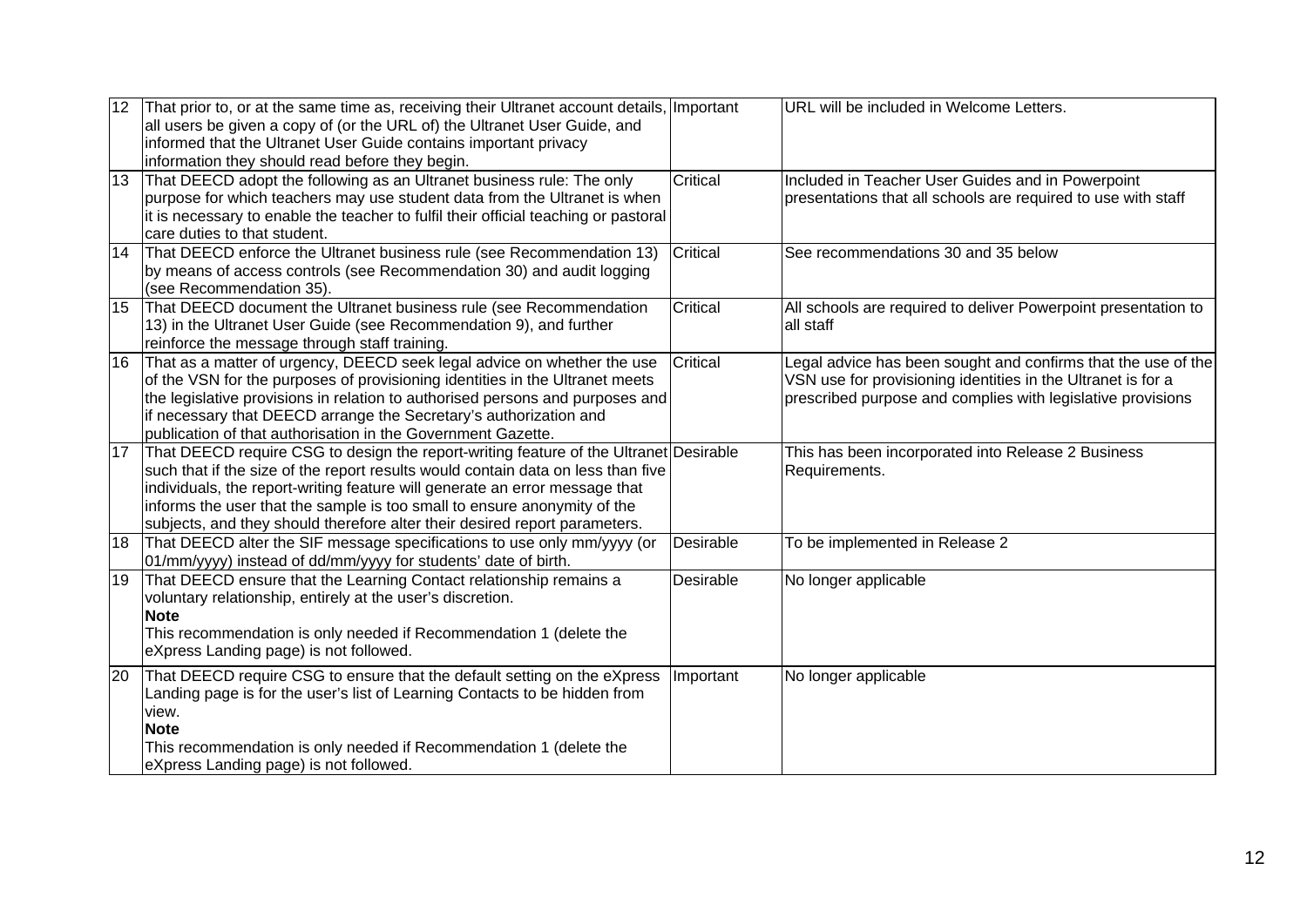| 21              | That students be clearly informed about what data their parents can see<br>about them via the Ultranet.<br><b>Note</b><br>Elsewhere we have recommended the development of an Ultranet User<br>Guide (see Recommendation 9). The privacy notice to students explaining<br>how their parents can see their data could be included in that User Guide.                                                                                                                                                                                                                                                | Important | Will be included in Student User Guide                                                                                                                                                                                        |
|-----------------|-----------------------------------------------------------------------------------------------------------------------------------------------------------------------------------------------------------------------------------------------------------------------------------------------------------------------------------------------------------------------------------------------------------------------------------------------------------------------------------------------------------------------------------------------------------------------------------------------------|-----------|-------------------------------------------------------------------------------------------------------------------------------------------------------------------------------------------------------------------------------|
| $\overline{22}$ | That the design of the Ultranet ensures that parent users cannot see their<br>child's eXpress Landing page.<br><b>Note</b><br>This recommendation is only needed if Recommendation 1 (delete the<br>eXpress Landing page) is not followed.                                                                                                                                                                                                                                                                                                                                                          | Important | No longer applicable                                                                                                                                                                                                          |
| 23              | That DEECD advise schools to manage requests from any third parties for<br>data from the Ultranet in accordance with the policy relating to law<br>enforcement requests – namely, to ask the third party to put their request in<br>writing, and for the school to then seek advice from either the privacy, legal<br>services, student wellbeing, or conduct and ethics unit of the Department.                                                                                                                                                                                                    | Important | DEECD policy exists and will be reinforced. Details of process<br>schools must follow are provided in Protecting Information<br>(Access and Correction), Bulletin 7, February 2007,<br>www.eduweb.vic.gov.au/privacy/         |
| 24              | That DEECD develop a policy for CSG to handle requests from any third<br>parties for data from the Ultranet. The policy should ensure that CSG<br>obtains any third party request in writing, and contacts the legal services<br>unit of DEECD for advice before responding to the request. The policy<br>should include procedures for requests received outside of normal DEECD<br>office hours.                                                                                                                                                                                                  | Important | DEECD policy exists re handling requests from third parties<br>for access to DEECD data. Policy will form basis of<br>procedures to be provided to CSG.<br>Process will be included in CSG operational support<br>procedures. |
| 25              | That DEECD ensure that CSG only use masked, scrambled or dummy data Important<br>in the Ultranet development and testing environments.                                                                                                                                                                                                                                                                                                                                                                                                                                                              |           | This is current practice                                                                                                                                                                                                      |
| 26              | That DEECD commission an independent Information Security Threat and<br>Risk Assessment to examine both IDAM and the Ultranet (including the<br>Ultranet Helpdesk) prior to deployment.<br><b>Note</b><br>The IT Division of DEECD should be involved in setting the terms of<br>reference for the ISTRA, and in evaluating the quotes or tenders obtained.<br>The ISTRA should include penetration testing, a review of the information<br>security classification conducted by CSG, and a review of the arrangements<br>under which usernames<br>and passwords are stored across three locations. | Critical  | In progress                                                                                                                                                                                                                   |
| $\overline{27}$ | That DEECD require CSG to implement a password-protected time-out<br>function, and a maximum session time function, for users of the Ultranet.                                                                                                                                                                                                                                                                                                                                                                                                                                                      | Important | 15 min password protected timeout function and 4 hour<br>maximum session time function implemented.                                                                                                                           |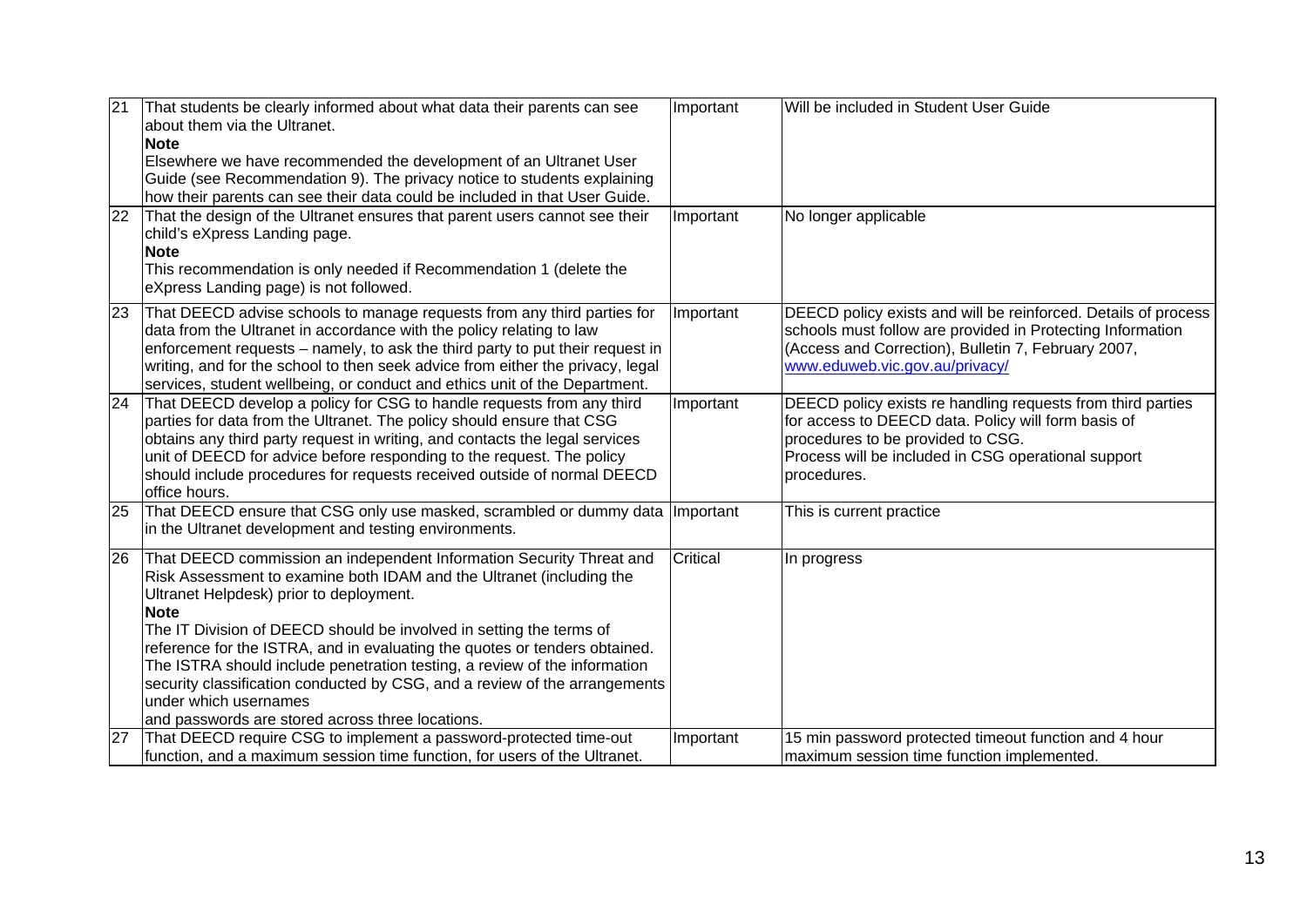| 28 | That DEECD require CSG to prevent browsers from using AutoComplete<br>settings that would otherwise allow users to save their Ultranet username<br>and password.<br><b>Note</b><br>While an 'Important' risk for Release 1, this recommendation becomes<br>'Critical' with respect to Release 2.                                                                                                                                                                                                                                                                                                                                                                                                                                                                                                                                                                                                      | Critical  | Functionality is in place                                                                                                                                                                                                                                                              |
|----|-------------------------------------------------------------------------------------------------------------------------------------------------------------------------------------------------------------------------------------------------------------------------------------------------------------------------------------------------------------------------------------------------------------------------------------------------------------------------------------------------------------------------------------------------------------------------------------------------------------------------------------------------------------------------------------------------------------------------------------------------------------------------------------------------------------------------------------------------------------------------------------------------------|-----------|----------------------------------------------------------------------------------------------------------------------------------------------------------------------------------------------------------------------------------------------------------------------------------------|
| 29 | That DEECD issue instructions to IDAM Administrators that Welcome letters Desirable<br>for new users of the Ultranet must be mailed or handed personally to each<br>user.                                                                                                                                                                                                                                                                                                                                                                                                                                                                                                                                                                                                                                                                                                                             |           | Schools will be advised of the issues around delivering<br>welcome letters.<br>It should be noted that IDAM requires verifying information<br>from new users such as date of birth.<br>From 2011, Welcome letters will be provided to parents as<br>part of student enrolment process. |
| 30 | That DEECD instruct CSG to develop access controls in Learner Profile and Critical<br>Learning Tasks, such that:<br>(a) for students identifiable (through the class timetabling data) as 'my<br>students', a teacher can:<br>• see detailed VELS progress<br>· see collated absence data<br>• see collated Observations<br>• see learning items created by any teacher<br>• create learning items<br>• see items submitted by students against the learning items he/she<br>created,<br>and<br>• create / edit feedback (assessments, Comments and Observations)<br>against<br>the learning items he/she created.<br>(b) for students who are not 'my students', against whom the teacher<br>selfselects<br>as a Portfolio Viewer, a teacher can:<br>• see detailed VELS progress<br>· see collated absence data<br>• see collated Observations, and<br>• see learning items created by any teacher. |           | Solutions that will address this issue and recs 31-33 and 35-<br>36 are being explored with CSG. Solution will be in place for<br>Release 2.                                                                                                                                           |
| 31 | That DEECD instruct CSG to create a new user group, 'school counsellor',<br>who may have read-only access to VELS progress, collated absence data<br>and collated Observations data about students. This access should ideally<br>be on a self-selecting basis (i.e. only for students against whom the school<br>counsellor has self-selected), so long as the fact of self-selection is hidden                                                                                                                                                                                                                                                                                                                                                                                                                                                                                                      | Important | See rec 30                                                                                                                                                                                                                                                                             |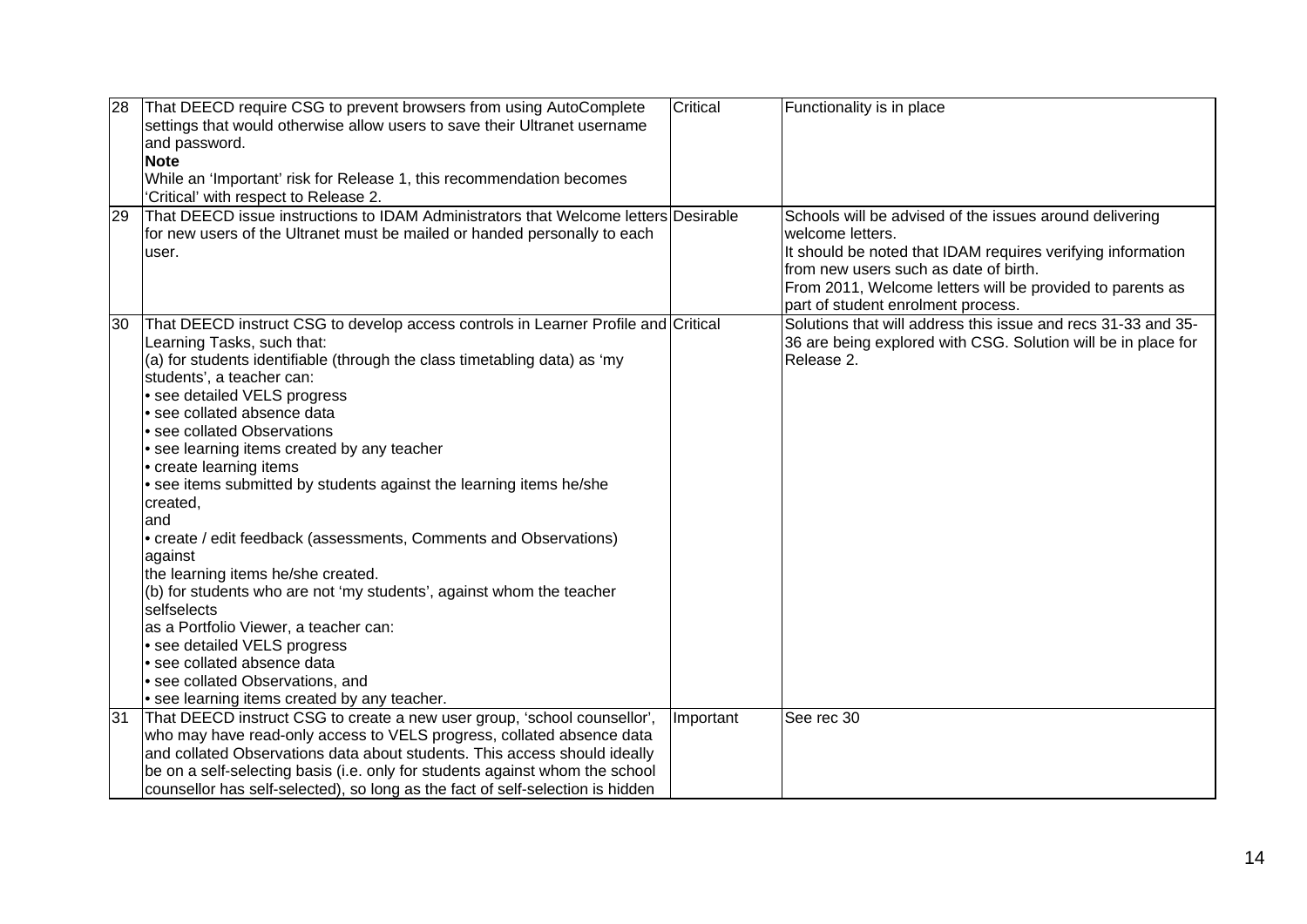|    | to users other than the school counsellor and the subject student.                                                                                                                                                                                                                                                                                                                                                        |           |                                                                                                                                                  |
|----|---------------------------------------------------------------------------------------------------------------------------------------------------------------------------------------------------------------------------------------------------------------------------------------------------------------------------------------------------------------------------------------------------------------------------|-----------|--------------------------------------------------------------------------------------------------------------------------------------------------|
| 32 | That DEECD instruct CSG to ensure that all 'school counsellor' roles expire   Important<br>on 31 December each year.                                                                                                                                                                                                                                                                                                      |           | See rec 30                                                                                                                                       |
| 33 | That DEECD issue instructions to School Principals and IDAM<br>Administrators on how to provision a 'school counsellor' user, and the very<br>limited circumstances in which this access role should be granted.                                                                                                                                                                                                          | Desirable | See rec 30                                                                                                                                       |
| 34 | That DEECD instruct CSG to ensure that all Portfolio Viewer roles expire on Important<br>31 December each year.                                                                                                                                                                                                                                                                                                           |           | Included in Release 2 Business Requirements.                                                                                                     |
| 35 | That in addition to the standard logging of all create / edit / delete actions,<br>there should be audit logging of read-only and print access by staff users to<br>the Learner Profile and Learning Tasks spaces.<br><b>Note</b><br>This recommendation becomes 'Important' rather than 'Critical' if<br>Recommendation 30 above is accepted.                                                                            | Critical  | See rec 30                                                                                                                                       |
| 36 | That staff be warned about the use of audit logging to identify any examples Important<br>of misuse of student data, including inappropriate browsing or printing of<br>data.<br><b>Note</b><br>Elsewhere we have recommended the development of an Ultranet User<br>Guide (see Recommendation 9). The privacy notice explaining how staff<br>access will be logged in the Ultranet could be included in that User Guide. |           | See rec 30                                                                                                                                       |
| 37 | That users be warned to protect material printed about a student from the<br>Ultranet, and not to share the printout with a third party without the student's<br>(or their parent's) consent.<br><b>Note</b><br>Elsewhere we have recommended the development of an Ultranet User<br>Guide (see Recommendation 9). The warning to users about printing data<br>from the Ultranet could be included in that User Guide.    | Important | Included in Teacher User Guide. To be actioned for Parent<br>and Student User Guides.                                                            |
| 38 | That DEECD require CSG to commission a yearly independent audit of<br>information security, including an audit of access to data by 'sysadmins',<br>with the audit results to be reported to DEECD's ICT division.                                                                                                                                                                                                        | Important | DEECD to commission independent audit                                                                                                            |
| 39 | That DEECD establish a clear and documented chain of communication in<br>the case of Ultranet data security breaches, as follows: CSG to notify OGSE<br>and ITD; ITD to notify the Privacy Unit if there is personal information<br>involved; the Privacy Unit to follow the Privacy Victoria guidelines in relation<br>to notifying the Privacy Commissioner and/or the data subjects.                                   | Important | ITD Risk Unit will provide CSG with written process to follow<br>that aligns with current practice and includes notification to<br>Privacy Unit. |
| 40 | That DEECD instruct CSG to remove the ability for teachers to make<br>Observations 'internal'; all Observations recorded about a student in the                                                                                                                                                                                                                                                                           | Important | To be included as part of Release 2 Business Requirements.                                                                                       |